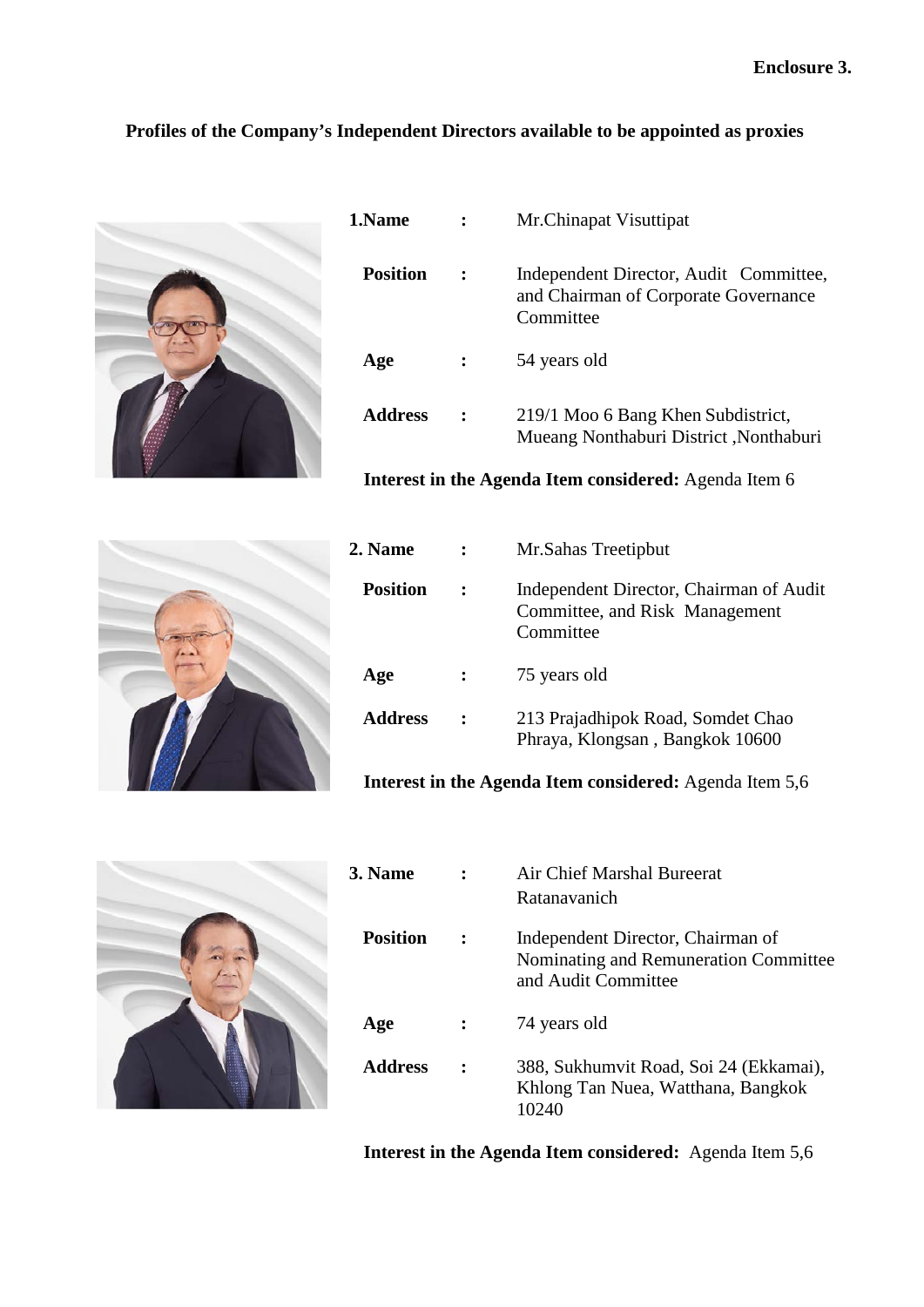## **Definition of Independent Director**

The independent directors have important roles in building investors' confidence, imposing a balance on major shareholders' power and in aiming towards international standard of good corporate governance. The Company therefore has defined the following requirements for its independent directors, which is equivalent to the minimum regulations of SEC or The Stock Exchange of Thailand. ("**SET**"). These requirements are as follows:

> (A) An independent director must hold no more than 1% of shares with voting rights in the Company, parent company, subsidiaries, associated companies or parties with possible conflicts of interest including the shareholding of related individuals of that independent director.

> (B) An independent director must not be or had not been the Company's executive directors, nor serve as temporary employees, permanent employees, advisors on regular payroll, and authorized persons of the Company, parent company, subsidiaries, associated companies and same level subsidiaries of the parent company except when the previous association has been terminated at least for more than two years prior to the submission to request for permission from SEC.

> (C) Independent directors must not be a blood relative or by legal registration in the nature of father, mother, husband, wife, sibling, child, son- or daughter- in law of the management, major shareholders, authorized persons, or individuals who are about to be nominated as the management or authorized persons who have control over the Company or its subsidiaries.

> ( D) Independent directors must not or have not had business relationship with the Company, parent company, subsidiaries, associated companies or parties with possible conflicts of interest in a way that will prevent independent judgment. Furthermore, independent directors must not be or had been major shareholders, directors that were not independent directors, or the management of any party who has a business relationship with the Company, parent company, subsidiaries, associated companies or parties with possible conflicts of interest except when the previous association has been terminated at least for more than two years prior to the submission to request for permission from SEC.

> The business relationship mentioned earlier includes transactions of normal trading business of rental or real estate for rent, transactions relating to asset or service or giving or receiving financial assistance from loans, guarantees, using assets as loan collateral including other similar practices that can result in permit seeker or contractual partner having to take liability that must be repaid to the other party of more than 3% of net tangible asset of the permit seeker or more than Baht 20 million, whichever amount is lower. For the calculation of that loan, it is granted to use the method of calculating value of related transactions according to the Notification of the Board of Governors of the Stock Exchange of Thailand Re: Disclosure of Information and Other Acts of Listed Companies Concerning the Connected Transaction. But for summing up the liability, it must take in all liabilities that occurred during one year prior to the starting date of the business relationship with the same individual.